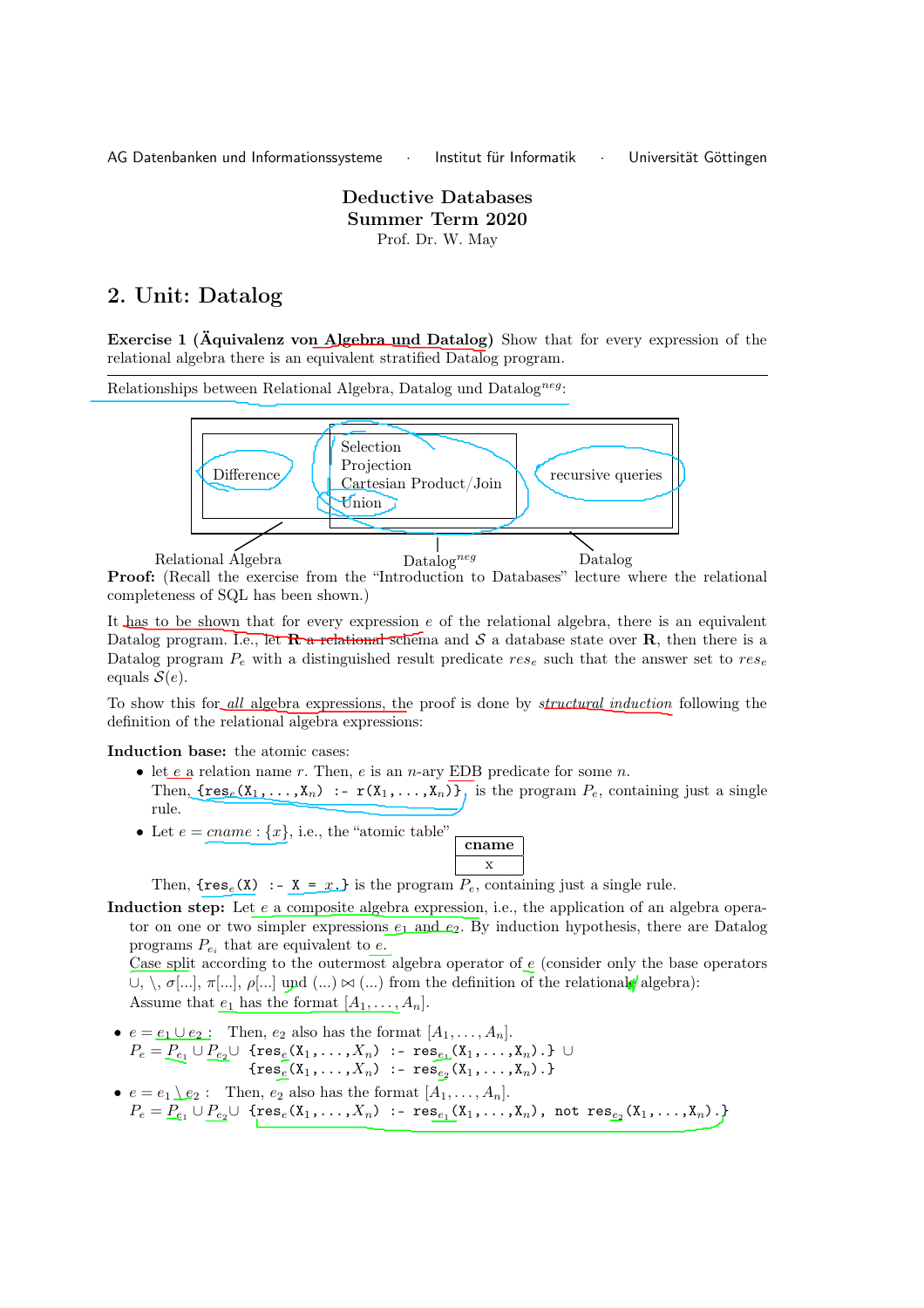- $\sigma[cond](e_1)$ : If cond is a conjunction of atomic comparisons like  $abc$  or  $a_i\theta a_j$ , then  $P_e = P_{e_1} \cup {\text{res}_e(X_1,\ldots,X_n)}$  :-  $\text{res}_{e_1}(X_1,\ldots,X_n)$ ,  $cond\}$ . Otherwise, transform cond in DNF and translate into a union of selections, where each condition is such a conjunction of atomic comparisons.
- $\pi[A_{i_1}, \ldots, A_{i_k}](e_1)$  where  $1 \leq i_j \leq n, A_{i_1}, \ldots, A_{i_k}$  pairwise distinct:  $P_e = P_{e_1} \cup {\{ \text{res}_e(\textbf{X}_{i_1}, \ldots, \textbf{X}_{i_k}) \; : \; -\;\text{res}_{e_1}(\textbf{X}_{1}, \ldots, \textbf{X}_{n}) \}. }$ If the  $\overline{A}_{i_j}$  are not pairwise distinct (i.e., some columns are duplicated), the corresponding  $X_{i_j}$ must also occur multiply in the head atom.
- $\rho[A_1 \to C_1, \ldots, A_n \to C_n](e_1)$ : can be skipped since Datalog is not a named model, but a positional one. Thus, renaming has no effect.
- $e = \underline{e_1 \bowtie e_2}$ , where  $e_2$  has the format  $[\underline{A_{i_1}, \ldots, A_{i_k}, B_1, \ldots, B_m}]$ ,  $\{i_1, \ldots, i_k\} \subseteq \{1 \ldots n\}$  and pairwise distinct:  $P_e = P_{e_1} \cup P_{e_2} \cup$  $\{\texttt{res}(\texttt{X}_1,\ldots,\texttt{X}_n,\texttt{Y}_1,\ldots,\texttt{Y}_m)$  :-  $\texttt{res}_{e_1}(\texttt{X}_1,\ldots,\texttt{X}_n)$ ,  $\texttt{res}_{e_2}(\texttt{X}_{i_1},\ldots,\texttt{X}_{i_k},\texttt{Y}_1,\ldots,\texttt{Y}_m)\}.$ If the columns in common are not the first k ones of  $e_2$ , the variables in the  $res_{e_2}$  atom must be reordered accordingly.  $\subseteq A_1, \dots, A_n \quad \text{format of e\_1}$

The program that corresponds to a composite algebra expression is stratified since each subexpression defines a new predicate symbol, and thus the dependency graph corresponds to the tree structure of the expression.

## Exercise 2 (Datalog to Algebra)

Consider the translation of Datalog programs with a distinguished answer predicate to the relational algebra.

- Given a rule  $\underline{B} \leftarrow C_1 \wedge \ldots \wedge C_m \wedge \neg D_{m+1} \wedge \ldots \wedge \neg D_{m+n}$ where the  $C_i$  and  $D_i$  are of the form  $R_i(\overline{a_1,\ldots,a_\ell}), a_j$  constants or variables. Give an algebra expression that returns the relation defined by it.
- Which additional constructs must also be translated?
- Consider the following program:
	- res(X,Z) :- v(X,\_,\_Y), q(\_,\_Y,Z), ¬r(Z,\_). res(X,Z) :- v(X,\_Y,Z), ¬r(\_Y,\_), ¬w(X).  $v(X,Y,Z) - p(Z_{,-}X), q(X,Y,-).$  $v(X,Y,Z) = p(X,Y,Z), Y < 4.$  $w(X) = s(-,X), t(X,-).$

where  $p/3$ ,  $q/3$ ,  $r/2$ ,  $s/2$ ,  $t/2$  are EDB relations,  $v/3$ ,  $w/1$  are IDB relations (views). Give the algebra expression that corresponds to the res predicate.

• For each  $C_i(X_1,\ldots,X_k)$  and  $D_i(X_1,\ldots,X_k)$ , there is an equivalent algebra expression  $E_i$  $\mathcal{L}[\rho]$ ... $|\pi|$ ... $|\overline{(R_i)}|$  (note that  $R_i$  may be a composite expression if  $R_i$  is an IDB predicate) with format  $(X_1, \ldots, X_{m_i})$  that selects the relevant attributes/variables/columns and renames them to  $X_1, \ldots, X_{k_i}$ .

Safety implies that all variables that occur in any of the  $D_i$  also occur in at least one of the  $C_i$ . Let  $C := E_1 \bowtie \ldots \bowtie E_m$ . Then,

 $\pi$ [Vars $(B)$ ] $(C \bowtie (\pi[\text{Vars}(D_{m+1})](C) - E_{m+1}) \bowtie \ldots \bowtie [\pi[\text{Vars}(D_{m+n})](C) - E_{m+n}))$  (\*)

is the required expression.

(Note that this is analogous to the RANF to Algebra transformation with "push-into-negation"; cf. Proof "Calculus to Algebra" in the lecture.)

Note: there is also another strategy that takes the join of the positive literals, and subtracts one after the other negative literal:

$$
\pi[\mathsf{Vars}(B)](\ldots(C-(C\bowtie E_{m+1})-\ldots-(C\bowtie E_{m+k})))\;.
$$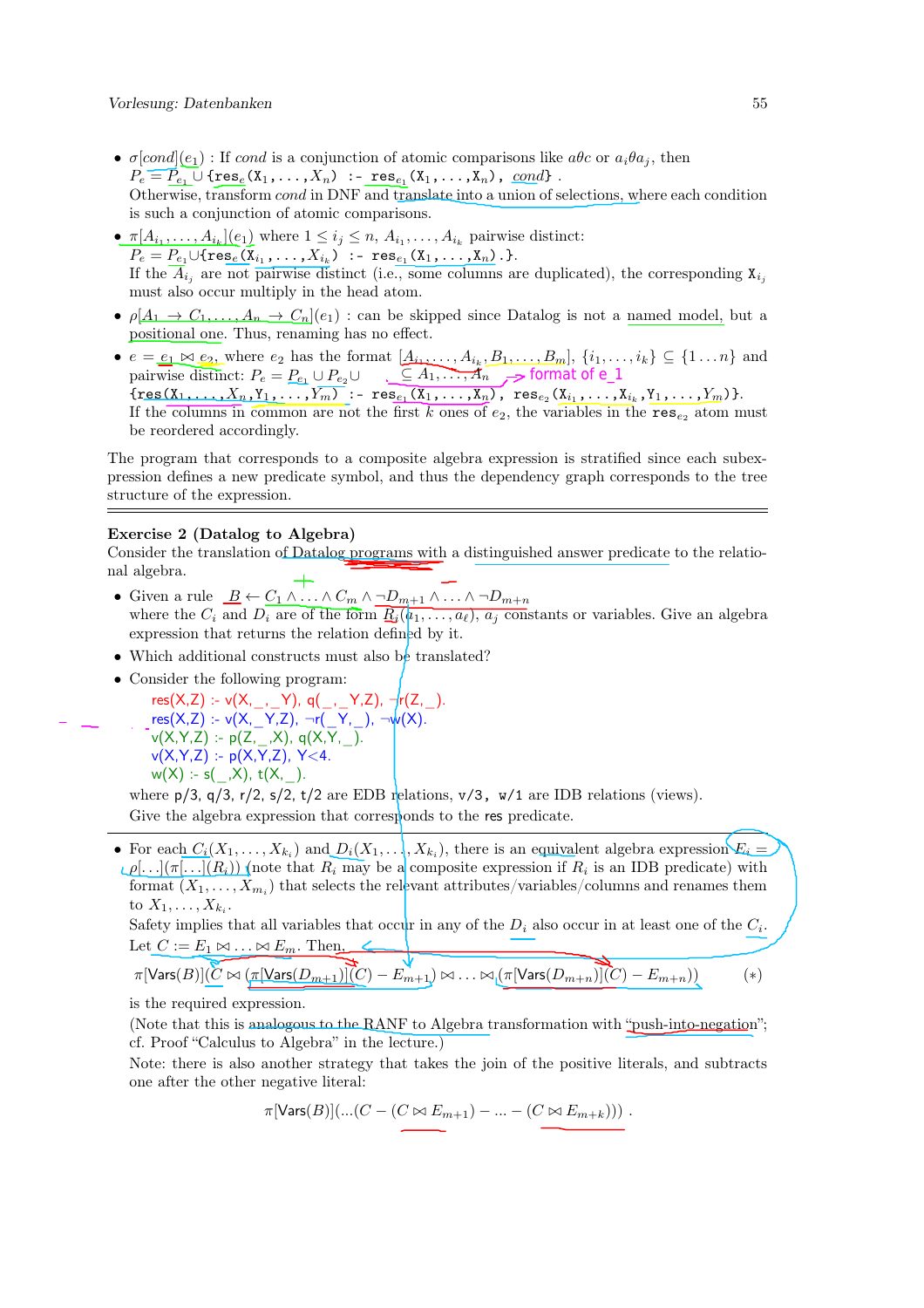This one in course, can be simplified using the "anti-join"  $(R \triangleright S = R \setminus R \bowtie S)$  operator which corresponds to "NOT EXISTS":

$$
\pi[\mathsf{Vars}(B)](\ldots(\underline{C}\vartriangleright E_{m+1})\vartriangleright\ldots\vartriangleright E_{m+k})\ .
$$

The antijoin also corresponds to the "Negation as failure" proof strategy for negative literals in Prolog/Datalog.

- – comparison atoms of the form  $X_i$  op  $X_j$  or  $X_i$  op c: selections applied to (\*).
	- If two rules define the same predicate symbol (i.e., have the same head): union.
- Subtrees/intermediate results can sometimes be used twice. This is supported by algebraic optimization and tabling.



**Exercise 3 (Stratified Datalog)** Consider a stratified Datalog program  $P$  with strata  $P_1$ ,  $P_2$ ,  $\ldots$ ,  $P_n$  and the following definitions:

a)

$$
\begin{array}{rcl}\n\mathcal{J}_0 &=& \emptyset \\
\frac{\mathcal{J}_k}{\mathcal{S}(P)} &=& \mathcal{J}_{k-1} \cup T_{P_k}^{\omega}(\mathcal{J}_{k-1}) \text{ for } 1 \leq k \leq n \\
\end{array}
$$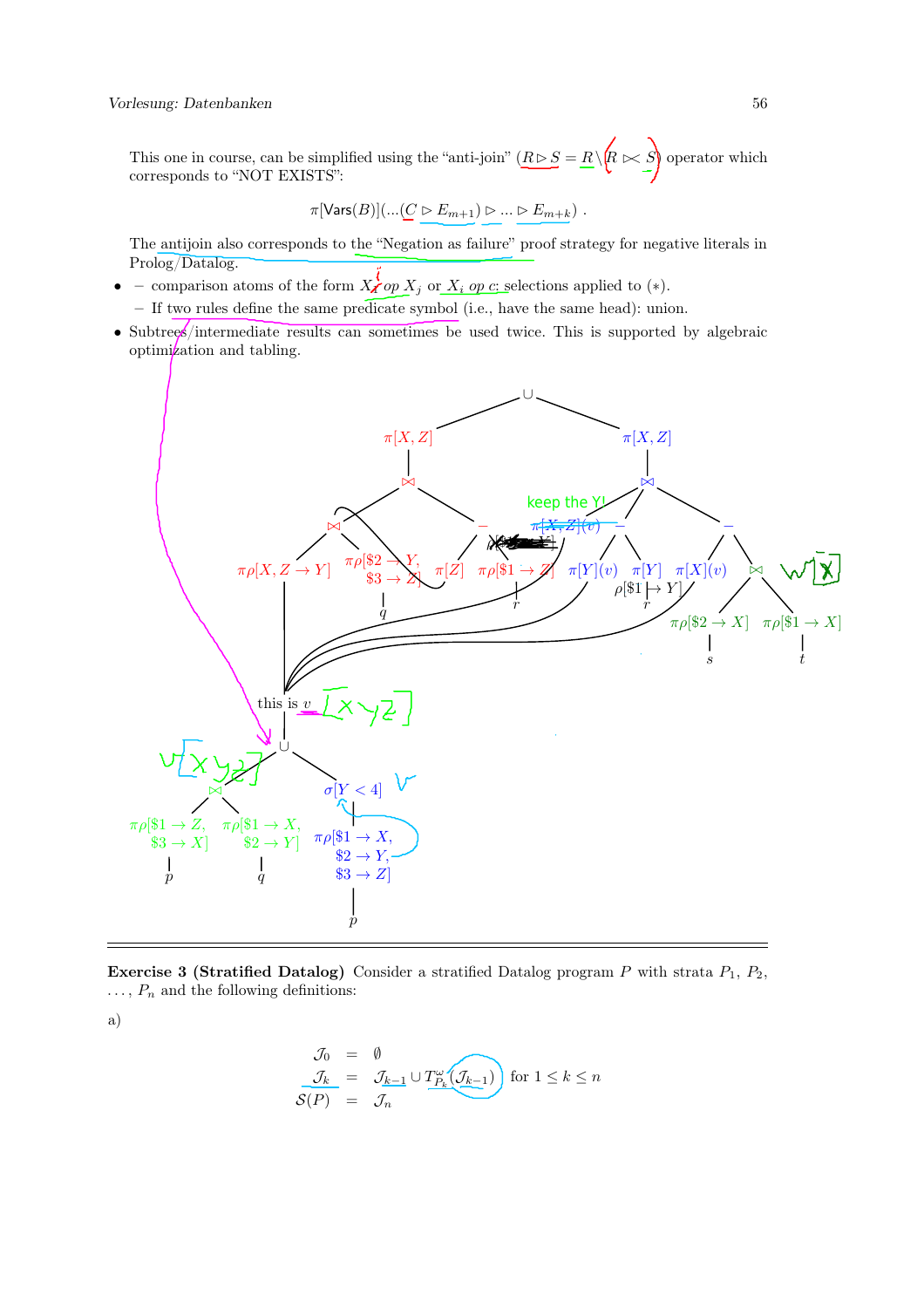b)

$$
\begin{array}{rcl}\n\mathcal{J}_0 & = & \emptyset \\
\mathcal{J}_k & = & T^{\omega}_{P_1 \cup \dots \cup P_k}(\mathcal{J}_{k-1}) \\
\mathcal{S}'(P) & = & \overbrace{\mathcal{J}_n}^{\omega} \\
\end{array}\n\quad \text{for } 1 \leq k \leq n
$$

Which of them are equivalent to the stratified semantics? (give a proof sketch or a small counterexample).

- a) not equivalent: The ground atoms from  $\mathcal{J}_{k-1}$  are only added when starting the first iteration of  $T_P$ . In the second iteration they are probably not contained. Counterexample:  $P_1 = \{p(a), p(b), q(a)\}\$ ,  $P_2 = \{r(X) : -p(X), \neg q(X)\}\$ . Note that the definition on the slides adds the facts to the program, and not to the initial Herbrand interpretation.
- b) equivalent: the program consisting of all "lower" rules reproduces all atoms derived up to then, when  $\mathcal{J}_{k-1}$  is divided as initial Herbrand interpretation. (later:  $\mathcal{J}_{k-1}$ <sup> $\mathcal{V}_{\text{IS}}$ </sup> a (even more: the only one) stable model of  $P_1 \cup \ldots \cup P_{k-1}$ , and  $\mathcal{S}'(P)$  is the only stable model of  $P$ ).

## Exercise 4 (Stratified Datalog)

Give an example for the nonmonotonicity of the stratified semantics,

show that for a stratifiable program  $P$  there can be multiple minimal models.

This can be shown and illustrated in several ways:

- use a "real" scenario and program for illustration and understanding.
- use a small typical, abstract program to focus on the formal aspects.

Both will be shown below.

Intuitive example Consider the "real" program P as follows:

```
All facts from the Mondial database.
borders(Y,X,Z) :- borders(X,Y,Z). % make it symmetric.
reachable(X, Y) :- borders(X, Y, ...).
reachable(X, Y) :- reachable(X, Z), borders(Z, Y, _).unreachable(X, Y) :- country(X), country(Y), not reachable(X, Y).
```
In the stratified model  $\mathcal{S}(P)$ , the reachable predicate contains e.g. the pairs (D,F), (D,SGP), ..., The unreachable contains among many others e.g. the pairs (D,USA), (D,BR), and (M,NZ); the last one stands for Malta and New Zealand, which are both countries that are located on islands and do not have any neighbors.

Cf. Lecture: the stratified model  $\mathcal{S}(P)$  of P is a minimal model, i.e., no proper subset of M is also a model.

Nonmonotonicity: If e.g. the fact borders $(M,NZ)$  is added to the program (i.e., "learnt" as new knowledge), obtaining a new program  $P'$ . The conclusions about borders (symmetric) and reachable (transitive hull) must be completed:

Then,  $\mathcal{S}'(P') = (\mathcal{S}(P) \cup \{\text{border}(M,NZ), \text{border}(M,NZ)\})$ ∪ {reachable(M,NZ), reachable(NZ,M)})  $\setminus$  {unreachable(M,NZ), unreachable(NZ,M)}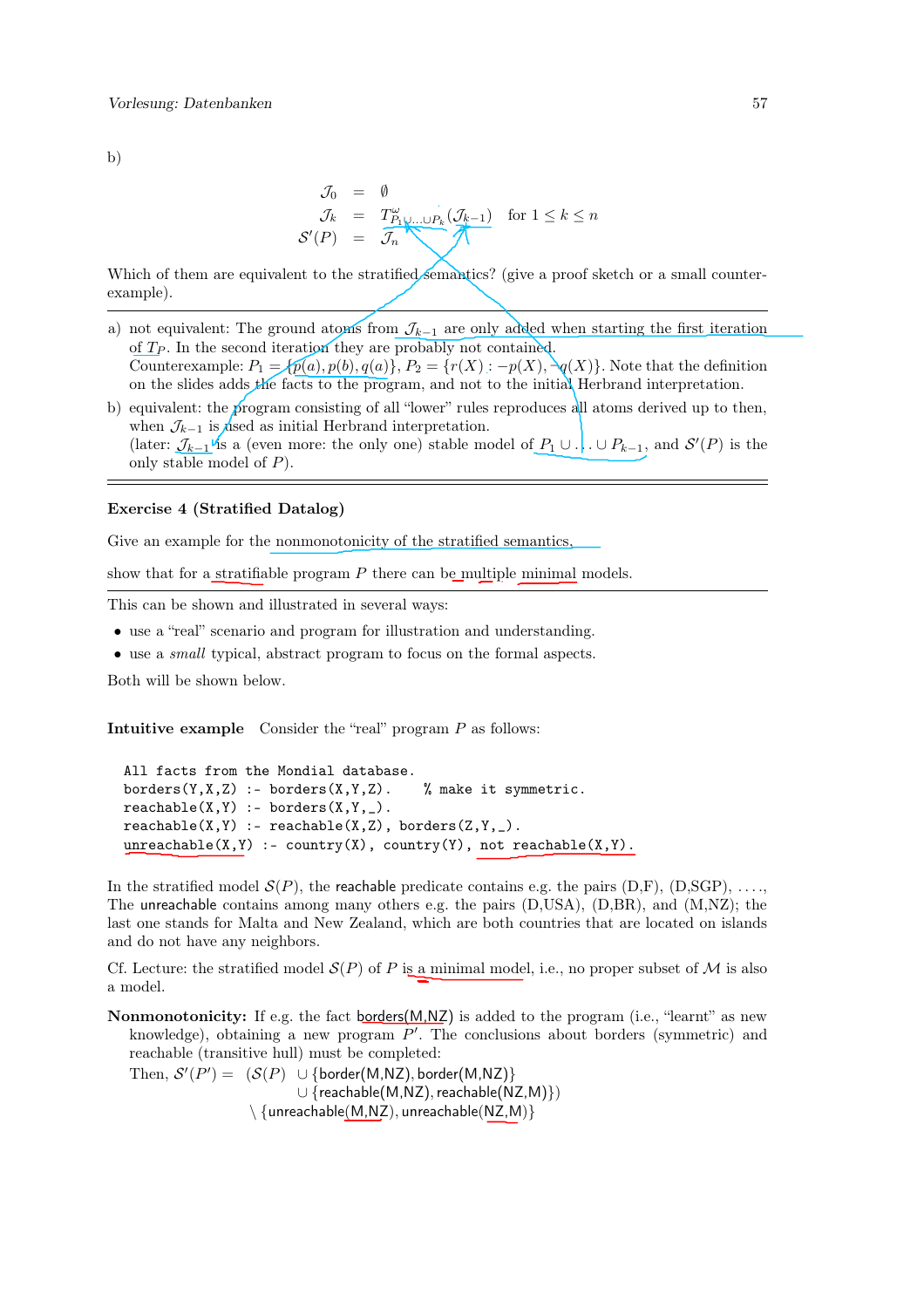The example exhibits nonmonotonicity: Here, a new fact has been learnt, and some conclusions that have been valid before, namely unreachable(M,NZ) and unreachable(M,NZ), have been withdrawn.

More general: Closed-World reasoning is inherently nonmonotonic. When some conclusion is made from non-existence of some fact, and this fact is learned to be true later, the conclusion must be withdrawn.

**Multiple minimal models:** The above  $S'(P')$  is also a model of the original program P, and also a minimal model of  $P$  (i.e., there is no proper subset of it that is also a model of  $P$ ; especially note that  $\mathcal{S}(P)$  is not a subset of  $\mathcal{S}'(P')$  because some conclusions from  $\mathcal{S}(P)$  have been withdrawn – the nonmonotonicity plays an important role to make multiple minimal models possible)

Recall that for a purely positive program  $P_2$ , the minimal model of  $P_2 \cup \{ \text{any positive atoms} \}$  is always a superset of the minimal program of  $P_2$ , i.e., the minimal model theory is monotonic.

In general, adding/"inventing" any positive fact to  $P$  can be extended to a minimal model of P. Above, a base fact (i.e., an instance of an EDB relation) had been added, corresponding to learn a new fact about the real world.

The same holds also when instances of IDB relations are invented:

Consider just

 $\mathcal{M}' = (\mathcal{S}(P) \cup \{\text{reachable}(M, NZ)\}) \setminus \{\text{unreachable}(M, NZ)\}$ , which is also a model of P, and it is also a minimal one.

M' better than  $\mathcal{S}'(P')$  illustrates how these minimal models of P are not "as good as" the unique stratified model of P:

- $\mathcal{M}'$  ist not "nice" from the logical point of view because it contains an "unfounded" reachable tuple. It does not violate  $P$ , but it adds something that  $P$  would not have derived.
- $\mathcal{M}'$  is also not nice from the application point of view: reachable(NZ,M) is not there, but unreachable( $NZ, M$ ) – since the rules do not require reachable to be symmetric (it is symmetric in the stratified model of the original  $P$  since borders is required to be symmetric and reachable is its transitive closure).

The intuition becomes clear with this example: "invent" a fact, adapt the resulting conclusions accordingly and obtain a new minimal model.

Here, it was a "lucky choice" to retain a relatively simple example.

Consider an uglier case: add reachable(P,USA). Lots of reachable atoms are added, i.e. all american countries are now reachable from all european countries (and via Russia) also from all asian countries, and (via Egypt) then also from all african countries, but not the other way round (Details: self-study).

Finally consider to add border(P,USA) (Details: self-study).

This intuitive example gives an understanding what happens, but contains too much overhead for theoretical characterizations.

For that, logicians prefer minimal, abstract examples.

Abstract, minimal example Consider the program  $P := \{p : \neg q\}$ 

Its dependency graph is  $p \leftarrow 7$  ... Thus, there is a stratification  $S_1 = \{q\}$ ,  $S_2 = \{p\}$ , resulting in  $P_1 = \emptyset$  and  $P_2 = \{p : \neg q\}$ . Thus,  $\mathcal{I}_0 = \emptyset$ ,  $\mathcal{I}_1 = \emptyset \cup T_{P_1}^{\omega}(\emptyset) = \emptyset,$  $\mathcal{I}_2 = \emptyset \cup T_{P_2}^{\omega}(\emptyset) = \{p\} =: \underline{\mathcal{S}(P)}$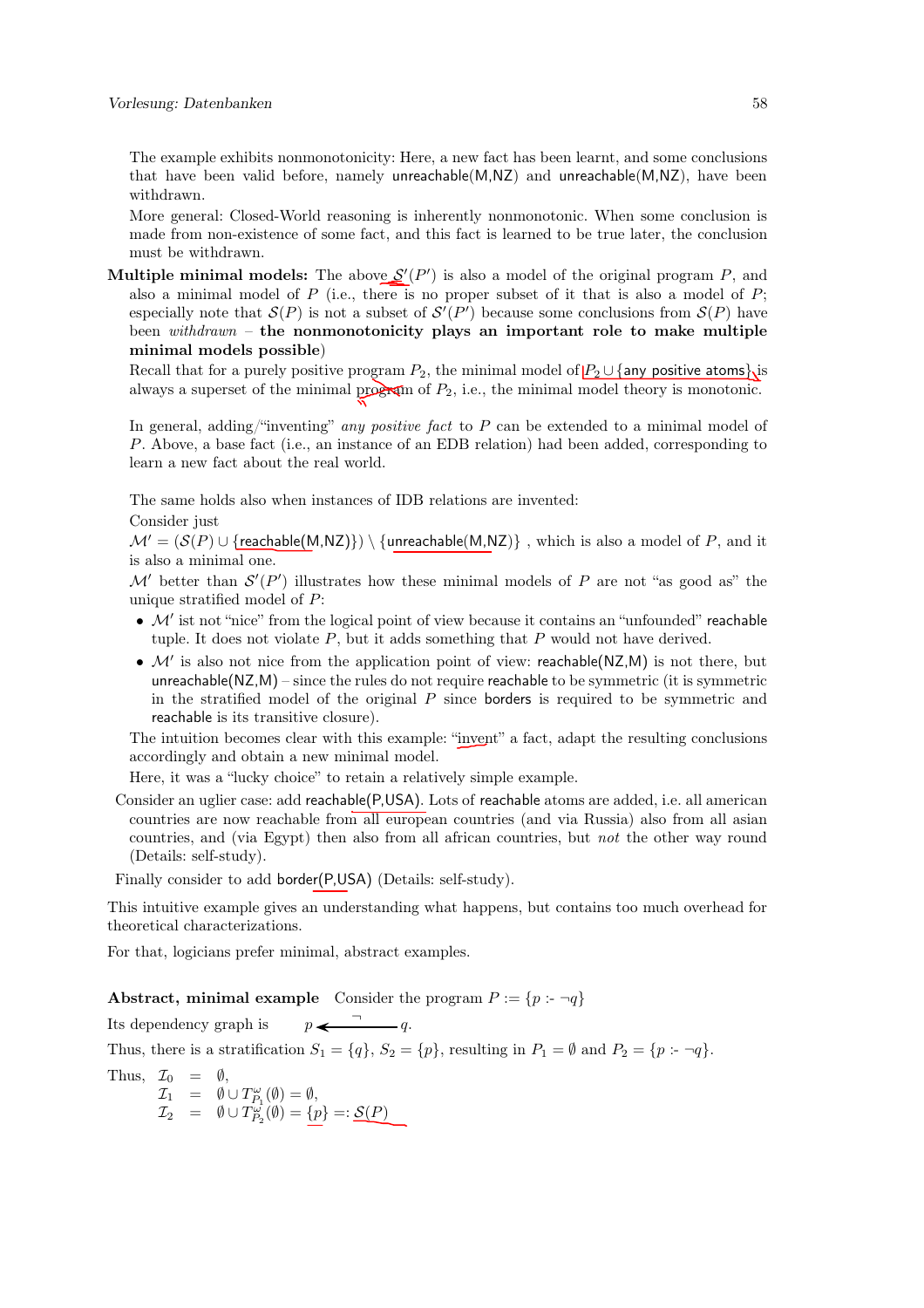The (unique) stratified model  $S(P)$  is a model of P and it is a minimal model.

Consider  $\mathcal{M}' := \{ \text{II} \}$  (invented: fact q). It is a model of P (i.e. satisfies all its rules), and it is a minimal model (i.e. no proper subset of it is also a model of  $P$ ).

Nonmonotonicity: the set of conclusions from  $P := \{p : \neg q\}$  is  $\{p\}$  while the set of conclusions from  $P \cup \{q\}$  is  $\{q\}$  – i.e., conclusion p must be withdrawn when learning that q holds.

In the rest of the lecture, some more notions of models will be considered: The above  $\mathcal{M}'$  are neither well-founded (i.e., each atom in them has some derivation), nor stable (i.e., they do not reproduce themselves).

Exercise 5 (Datalog-Anfragen an Mondial: Schweizer Sprachen) Give Datalog programs for the following queries against the Mondial database. Compare with the same queries in the algebra and in the relational calculus.

a) All codes of countries in which some language is spoken that is also spoken in Switzerland.

- b) All codes of countries in which only languages are spoken that are not spoken in Switzerland.
- c) All codes of countries in which only languages are spoken that are also spoken in Switzerland.
- d) All codes of countries in which all languages are spoken that are spoken in Switzerland.

```
\mathbb{L}, rom
:- auto_table.
:- include(mondial).
% first attempt: contains duplicates
\text{augA}(C): - language(C, L, L), language('CH', L, L, L).
% eliminate them by using a cut:
\text{aufgAdistin}(\underline{C}) :- country(_,C,_,_,_,_), commonlang(\underline{C}, 'CH').
commonlang(X, Y) :- language(X, L, L), language(Y, L, _), !.
\text{aufgB}(C) :- country(C, C, C, C, D, D), not \text{aufgA}(C).
nonCHLgCtry(C) :- language(C,_L,_), not language('CH',_L,_).
onlyCHLgCtry(C) :- country(C, C, C, C, D, D), not nonCHLgCtry(C).
chLgM issing(C) :- country(\_0C, \_1, \_2, \_3, \_1), language('CH', L_g), not language(C, \_1, \_2).
noCHLgMissing(C) :- country(,C,_,_,_,_), not chLgMissing(C).
?- \text{aufgA}(C).
?- aufgAdistinct(C).
?- \text{aufgB}(C).
?- onlyCHLgCtry(C). % note: also countries with no language!
?- noCHLgMissing(C).
```
Exercise 6 (Datalog-Anfragen an Mondial: Landlocked)

- Give a Datalog program that returns the names of all countries that have no coast.
- Give a Datalog program that returns the names of all countries that have no coast and that have no neighbor country that has any coast.
- Give the dependency graph of your program.

:- include(mondial).

<sup>:-</sup> auto table.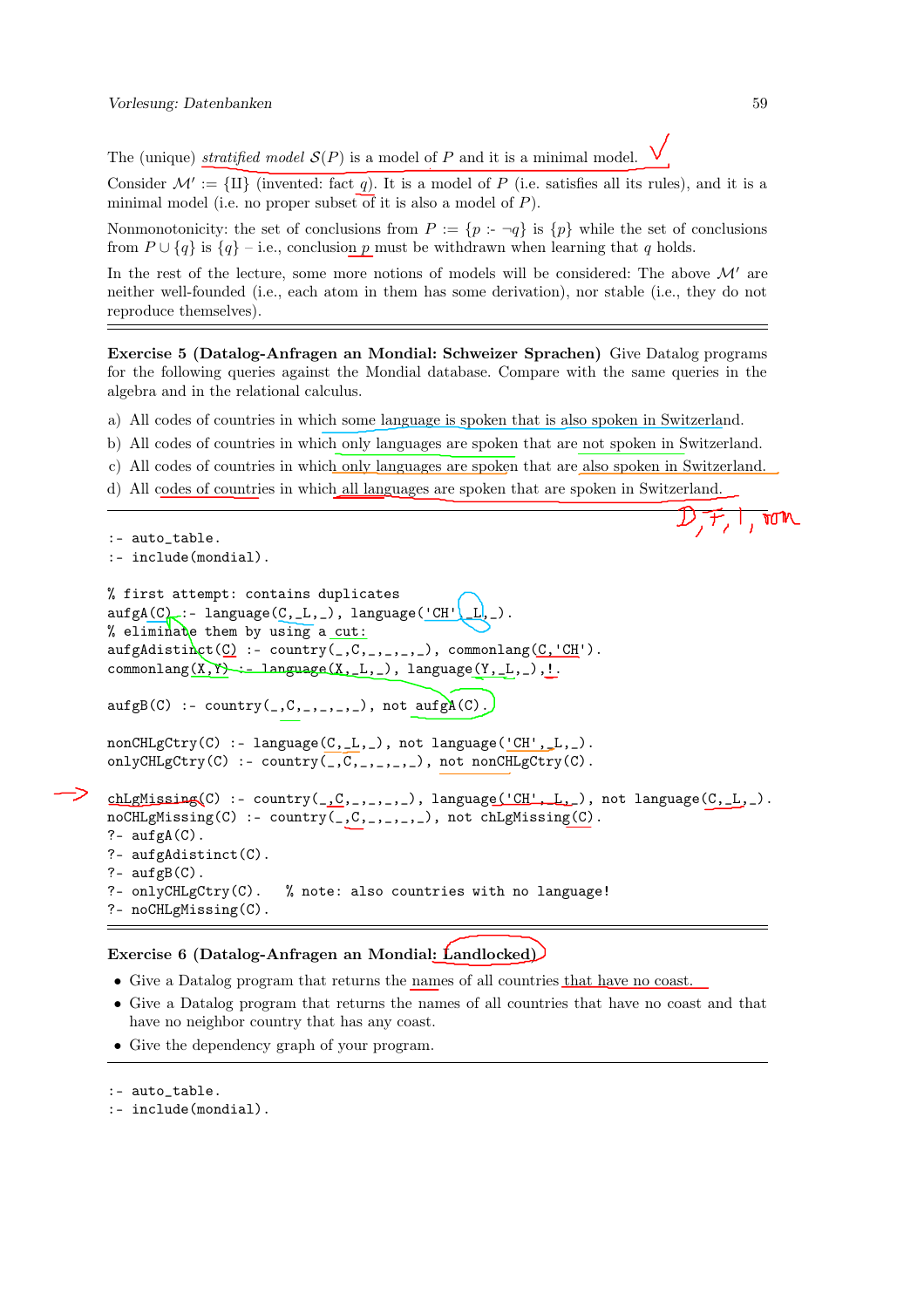```
borders(Y,X,L) :- borders(X,Y,L).\text{coast}(C) :- \text{geo\_sea}(S,C,P).
landlocked(C) :- country(C, C, ..., C,,,,,), not cost(C).
hasnonlandlockedneighbor(C) :- landlocked(C), borders(C,C2,_), not landlocked(C2).
landlandlocked(C) :- landlocked(C), not hasnonlandlockedneighbor(C).
```
H U2B

Asking ?- hasnonlandlockedneighbor(C) yields many countries several times, e.g., MK (Macedonia) three times since C2 can be bound by three ways to coastal neighbors: AL, GR, BG.

This can be avoided by a Prolog cut in the "subquery" that searches for possible C2 bindings:

```
:- auto_table.
:- include(mondial).
borders(Y,X,L) :- borders(X,Y,L).\text{coast}(C) :- \text{geo\_sea}(S,C,P).
landlocked(C) :- country(\_,C,\_,\_,\_,\_), not cost(C).
%hasnonlandlockedneighbor(C) :- landlocked(C), borders(C,C2,_), not landlocked(C2).
hashlin(C) :- landlocked(C), hashlin(CC).
hasnlln2(C) :- borders(C, C2, _), not landlocked(C2), !.
landllocked(C) :- landlocked(C), not hashlin(C).
```
Exercise 7 (Aggregation in Datalog/XSB) Define the aggregation operators in XSB in a module aggs.P.

The syntax of the comparison predicates and of the arithmetic operators is given in Sections 3.10.5 (Inline Predicates) and 4.3 (Operators) of the XSB Manual Part I.

Then use **aggs**. P for answering the following queries in Datalog:

a) Give for each country the name and the number of neighbors.

- b) Give the name of the country that has the highest number of neighbors (and how many).
- c) Give the average area of all continents (to test avg).
- d) Give the average latitude and longitude of all cities.

```
:- table avg/2.
```

```
\text{sum}(X, [H|T]) :- \text{sum}(Y, T), H \ge null, Y \ge null, X is H + Y.
\text{sum}(H, [H|T]) :- sum(null,T), H \ge null.
\text{sum}(X, \text{[null]}^\dagger) :- \text{sum}(X, T).
sum(null, [].
?- sum(N, [1, 2, 3]).
count(X, [H|T]) :- count(Y, T), H \ge null, X is Y + 1.
count(X, [null|T]) :- count(X,T).
count(0, []).?- count(N, [1, 2, 3]).
avg(X, L) :- sum(Y,L), count(C,L), Y \= null, C \= 0, X is Y / C.
                   Induction over a list ...
```